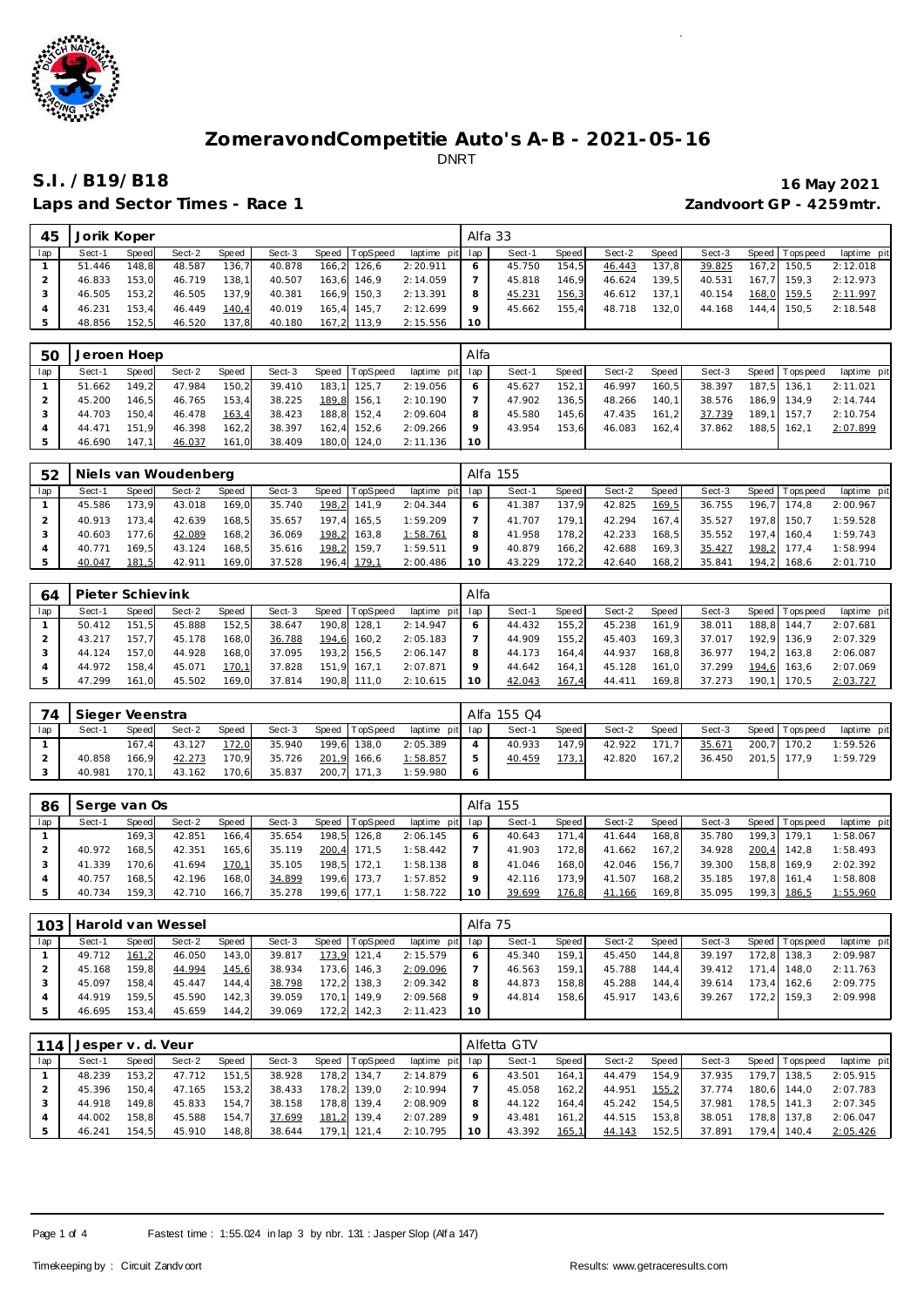

Laps and Sector Times - Race 1 *Zandvoort GP - 4259mtr.* 

# **S.I. /B19/B18 16 May 2021**

| 129 | Robin Steutel |        |        |       |        |       |                |                 | Alfa |        |       |        |       |        |                 |             |
|-----|---------------|--------|--------|-------|--------|-------|----------------|-----------------|------|--------|-------|--------|-------|--------|-----------------|-------------|
| lap | Sect-1        | Speed  | Sect-2 | Speed | Sect-3 |       | Speed TopSpeed | laptime pit lap |      | Sect-1 | Speed | Sect-2 | Speed | Sect-3 | Speed Tops peed | laptime pit |
|     |               | 173.9  | 42.813 | 157.0 | 36.094 | 189.8 | 122.8          | 2:04.536        |      | 40.969 | 163.6 | 42.182 | 159.5 | 35.669 | 192.5 185.5     | 1:58.820    |
|     | 40.749        | 173.1  | 42.784 | 156.7 | 35.975 | 189.5 | 177.4          | 1:59.508        |      | 40.773 | 168.8 | 42.506 | 160.0 | 35.909 | 191.2 174.5     | 1:59.188    |
|     | 40.597        | 173.11 | 42.399 | 157.2 | 36.111 | 190.5 | 183.9          | 1:59.107        |      | 40.407 | 176.8 | 42.237 | 161.2 | 36.109 | 186.2 186.5     | 1:58.753    |
|     | 40.800        | 173.4  | 42.831 | 159.5 | 35.694 | 192.2 | 173.4          | 1:59.325        |      | 40.503 | 174.8 | 42.625 | 158.8 | 36.122 | 188.2 189.0     | 1:59.250    |
|     | 40.574        | 176.2  | 42.288 | 160.2 | 35.821 | 191.8 | 180.3          | 1:58.683        | 10   | 40.505 | 177.0 | 42.184 | 161.0 | 35.782 | 192,9 189,0     | 1:58.471    |

| 131 | Jasper Slop |       |        |       |        |                |                 |    | Alfa 147 |       |        |       |        |                   |             |
|-----|-------------|-------|--------|-------|--------|----------------|-----------------|----|----------|-------|--------|-------|--------|-------------------|-------------|
| lap | Sect-1      | Speed | Sect-2 | Speed | Sect-3 | Speed TopSpeed | laptime pit lap |    | Sect-1   | Speed | Sect-2 | Speed | Sect-3 | Speed   Tops peed | laptime pit |
|     |             | 182.4 | 41.572 | 164.1 | 35.071 | 197.8 124.4    | 2:00.992        | 6  | 39.884   | 184.3 | 41.514 | 167.2 | 35.633 | 186.9 179.4       | 1:57.031    |
|     | 39.431      | 185.6 | 40.883 | 168,8 | 34.825 | 196,7 175,4    | 1:55.139        |    | 41.356   | 184.6 | 41.100 | 162.4 | 34.842 | 195,7 127,0       | 1:57.298    |
|     | 39.195      | 184.6 | 40.733 | 166.4 | 35.096 | 196,0 176,8    | 1:55.024        | 8  | 40.554   | 160.5 | 41.784 | 148.8 | 36.019 | 195.7 185.2       | 1:58.357    |
|     | 39.686      | 180.6 | 42.429 | 167.4 | 35.625 | 194.9 180.9    | 1:57.740        | 9  | 39.186   | 184.3 | 41.353 | 167.2 | 35.368 | 196.0 183.6       | 1:55.907    |
|     | 39.826      | 182.7 | 41.383 | 159,1 | 35.134 | 193.5 175.7    | 1:56.343        | 10 | 39.921   | 171.7 | 41.169 | 162.9 | 35.389 | 194.9 179.7       | 1:56.479    |

| 10 <sup>2</sup><br>. |       | Slop   |        |       |        |       |                                  |                 | Alfa | $\sim$<br>Giulia |       |        |       |        |       |           |                 |
|----------------------|-------|--------|--------|-------|--------|-------|----------------------------------|-----------------|------|------------------|-------|--------|-------|--------|-------|-----------|-----------------|
| lap                  | Sect- | Speedl | Sect-2 | Speed | Sect-3 | Speed | $\tau$ op $\operatorname{Speed}$ | laptime<br>pitl | lap  | Sect-            | Speed | Sect-2 | Speed | Sect-3 | Speed | Tops peed | laptime<br>pitl |

| 134 | Robert Hebinck |       |        |       |        |       |          |                 | Alfa    |        |       |        |       |        |       |                 |             |
|-----|----------------|-------|--------|-------|--------|-------|----------|-----------------|---------|--------|-------|--------|-------|--------|-------|-----------------|-------------|
| lap | Sect-1         | Speed | Sect-2 | Speed | Sect-3 | Speed | TopSpeed | laptime pit lap |         | Sect-1 | Speed | Sect-2 | Speed | Sect-3 |       | Speed Tops peed | laptime pit |
|     | 52.660         | 140.4 | 51.016 | 136.9 | 42.143 | 164.6 | 127.9    | 2:25.819        | $\circ$ | 49.727 | 155.4 | 50.179 | 141.0 | 41.365 |       | 171.2 139.2     | 2:21.271    |
|     | 49.707         | 142.5 | 50.654 | 138,5 | 42.609 | 164.6 | 151.5    | 2:22.970        |         | 48.213 | 148.8 | 50.234 | 140,6 | 41.441 |       | 165.9 167.6     | 2:19.888    |
|     | 50.259         | 142.3 | 51.561 | 138,1 | 42.843 | 164.9 | 151.1    | 2:24.663        | 8       | 46.959 | 151.0 | 49.745 | 141,0 | 41.226 | 172.2 | 166.0           | 2:17.930    |
|     | 48.693         | 151.0 | 49.917 | 140.1 | 43.830 | 161.9 | 158.3    | 2:22.440        | $\circ$ | 46.862 | 156,7 | 51.798 | 136.7 | 42.028 |       | 166.4 165.0     | 2:20.688    |
|     | 48.238         | 151.9 | 49.997 | 142,1 | 43.206 | 166.2 | 163.8    | 2:21.441        | 10      |        |       |        |       |        |       |                 |             |

|     | 174   Marcel Verbeek |       |        |       |        |                |                 |              | Alfa 147 |         |        |       |        |                   |             |
|-----|----------------------|-------|--------|-------|--------|----------------|-----------------|--------------|----------|---------|--------|-------|--------|-------------------|-------------|
| lap | Sect-1               | Speed | Sect-2 | Speed | Sect-3 | Speed TopSpeed | laptime pit lap |              | Sect-1   | Speed I | Sect-2 | Speed | Sect-3 | Speed   Tops peed | laptime pit |
|     | 50.009               | 152.3 | 47.795 | 146.5 | 40.810 | 168.8 127.5    | 2:18.614        | <sup>6</sup> | 47.583   | 152.1   | 48.768 | 146.9 | 40.995 | 172.8 135.6       | 2:17.346    |
|     | 45.880               | 160.5 | 47.731 | 146.3 | 39.340 | 173,1 159,3    | 2:12.951        |              | 45.568   | 149.8   | 48.011 | 146.9 | 45.032 | 153.4 174.8       | 2:18.611    |
|     | 45.656               | 160.7 | 48.066 | 147.7 | 39.846 | 172.5 171.8    | 2:13.568        | 8            | 47.480   | 145.2   | 47.440 | 146.1 | 39.786 | 172.2 166.0       | 2:14.706    |
|     | 46.542               | 155.4 | 48.038 | 145.9 | 40.996 | 156.5 162.3    | 2:15.576        | $\circ$      | 45.734   | 155.8   | 47.669 | 144.6 | 40.036 | 172.0 174.3       | 2:13.439    |
|     | 50.263               | 144.2 | 48.283 | 147.5 | 40.043 | 173.9 115.1    | 2:18.589        | 10           |          |         |        |       |        |                   |             |

| 175 | Roland de Graaf |       |        |       |        |       |             |                 | Alfa |        |         |        |       |        |                   |             |
|-----|-----------------|-------|--------|-------|--------|-------|-------------|-----------------|------|--------|---------|--------|-------|--------|-------------------|-------------|
| lap | Sect-1          | Speed | Sect-2 | Speed | Sect-3 | Speed | TopSpeed    | laptime pit lap |      | Sect-1 | Speed I | Sect-2 | Speed | Sect-3 | Speed   Tops peed | laptime pit |
|     | 50.907          | 144.4 | 46.343 | 153.4 | 38.340 | 199,3 | 118.9       | 2:15.590        | 6    | 43.351 | 165.1   | 44.621 | 164.9 | 38.144 | 189.5 155.4       | 2:06.116    |
|     | 44.885          | 154.3 | 45.011 | 160,5 | 37.792 |       | 194,2 156,3 | 2:07.688        |      | 45.302 | 158.1   | 45.747 | 159.5 | 39.499 | 192.5 127.5       | 2:10.548    |
|     | 46.351          | 152.3 | 45.006 | 146.3 | 37.879 |       | 193.9 126.2 | 2:09.236        | 8    | 44.949 | 158.6   | 46.902 | 156.3 | 38.851 | 192.5 147.6       | 2:10.702    |
|     | 43.081          | 167,2 | 45.079 | 165.1 | 38.572 | 136,9 | 158,8       | 2:06.732        |      | 44.514 | 156.3   | 46.854 | 159.8 | 41.490 | 185.9 149.7       | 2:12.858    |
|     | 47.403          | 166.7 | 44.963 | 166,2 | 37.567 | 195.7 | 106.5       | 2:09.933        | 10   |        |         |        |       |        |                   |             |

|     | 212 Evert Mastenbroek |       |        |       |        |                |                 |         | BMW Compact |       |        |         |        |                 |             |
|-----|-----------------------|-------|--------|-------|--------|----------------|-----------------|---------|-------------|-------|--------|---------|--------|-----------------|-------------|
| lap | Sect-1                | Speed | Sect-2 | Speed | Sect-3 | Speed TopSpeed | laptime pit lap |         | Sect-1      | Speed | Sect-2 | Speed I | Sect-3 | Speed Tops peed | laptime pit |
|     | 47.920                | 154.1 | 45.862 | 146.9 | 38.732 | 174.2 132.8    | 2:12.514        | 6       | 43.460      | 163.4 | 44.890 | 148,8   | 38.983 | 174.8 171.8     | 2:07.333    |
|     | 44.364                | 161.7 | 45.199 | 147.7 | 38.558 | 175.6 174.8    | 2:08.121        |         | 43.820      | 162.4 | 45.049 | 147.9   | 38.290 | 175,9 176,5     | 2:07.159    |
|     | 43.959                | 162.2 | 45.668 | 148.4 | 38.278 | 175,9 157,7    | 2:07.905        | 8       | 44.022      | 161.2 | 45.435 | 148.6   | 38.289 | 175.3 173.7     | 2:07.746    |
|     | 43.337                | 162.7 | 44.903 | 146.5 | 38.814 | 173.9 175.9    | 2:07.054        | $\circ$ | 43.816      | 161.9 | 44.946 | 149.8   | 38.500 | 174,5 182,7     | 2:07.262    |
|     | 43.650                | 162.7 | 45.358 | 148,6 | 38.683 | 174,8 175,9    | 2:07.691        | 10      |             |       |        |         |        |                 |             |

| 214 | . Edwin Weessie |       |        |       |        |       |                |             |     | <b>BMW Compact</b> |       |        |       |        |                 |             |
|-----|-----------------|-------|--------|-------|--------|-------|----------------|-------------|-----|--------------------|-------|--------|-------|--------|-----------------|-------------|
| lap | Sect-1          | Speed | Sect-2 | Speed | Sect-3 |       | Speed TopSpeed | laptime pit | lap | Sect-1             | Speed | Sect-2 | Speed | Sect-3 | Speed Tops peed | laptime pit |
|     | 48.436          | 159.3 | 46.458 | 146.9 | 39.332 | 173.6 | 122.8          | 2:14.226    | 6   | 45.515             | 156.3 | 45.595 | 148.1 | 38.604 | 173.6 131.6     | 2:09.714    |
|     | 44.821          | 156.3 | 45.925 | 147.1 | 38.976 |       | 174.5 174.3    | 2:09.722    |     | 44.240             | 159.5 | 45.540 | 147.1 | 38.926 | 172.2 183.0     | 2:08.706    |
|     | 44.473          | 159.8 | 45.476 | 147.1 | 39.033 |       | 174.2 157.0    | 2:08.982    | 8   | 44.046             | 161.2 | 45.600 | 147.1 | 38.643 | 173.6 177.4     | 2:08.289    |
|     | 44.101          | 161,7 | 45.212 | 146,9 | 38.555 | 175,3 | 171.5          | 2:07.868    | Q   | 43.595             | 161.4 | 45.329 | 148.1 | 38.978 | 173,9 183,6     | 2:07.902    |
|     | 43.858          | 160,2 | 45.258 | 148,4 | 39.251 | 168,0 | 174,8          | 2:08.367    | 10  |                    |       |        |       |        |                 |             |

|     |              |       |              |       | 215   Andre Onderwater - Marcel Roeleveld |             |                                                           |                                      | <b>BMW Compact</b> |       |                                    |                    |             |                                   |
|-----|--------------|-------|--------------|-------|-------------------------------------------|-------------|-----------------------------------------------------------|--------------------------------------|--------------------|-------|------------------------------------|--------------------|-------------|-----------------------------------|
| lap | Sect-1       | Speed | Sect-2       | Speed |                                           |             | Sect-3 Speed TopSpeed laptime pit lap                     |                                      | Sect-1             | Speed | Sect-2 Speed                       |                    |             | Sect-3 Speed Topspeed laptime pit |
|     | 47.901       | 157.0 | 45.642 145.6 |       | 38.334 173,1 124,9                        |             | 2:11.877                                                  | $\begin{array}{ccc} & 6 \end{array}$ |                    |       | 44.190 162,9 44.847 145,9          | 38.540 172,8 144,9 |             | 2:07.577                          |
|     | 43.775 161.0 |       |              |       | 44.926 143.8 38.797                       | 176,2 170,7 | 2:07.498                                                  |                                      | 43.251             |       | 161,0 44.856 146,7                 | 38.606             |             | 173.9 179.7 2:06.713              |
|     |              |       |              |       |                                           |             | 44.058 161,7 44.624 145,9 38.056 173,9 161,4 2:06.738   8 |                                      |                    |       | 43.304  162,4 <u>44.171  147,3</u> | 38.044             | 174,2 180,0 | 2:05.519                          |

Page 2 of 4 Fastest time : 1:55.024 in lap 3 by nbr. 131 : Jasper Slop (Alf a 147)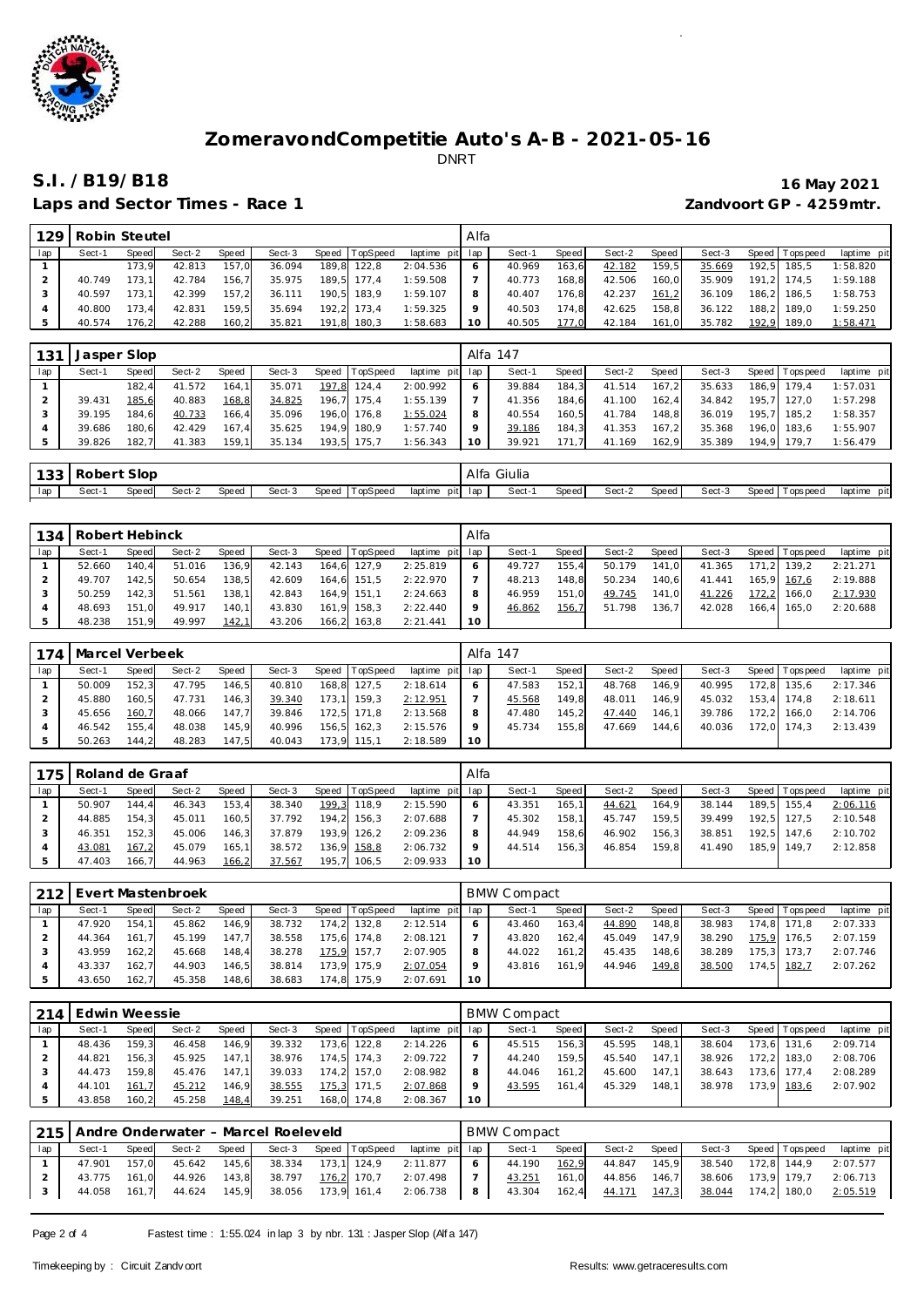

# **S.I. /B19/B18 16 May 2021**

| Laps and Sector Times - Race 1 | Zandvoort GP - 4259mtr. |
|--------------------------------|-------------------------|

|  |  |  | 4   43.313 161,0 44.570 146,3 38.528 174,8 176,5 2:06.411   9   43.828 159,5 44.230 147,1 38.102 174,2 175,7 2:06.160 |  |  |  |  |  |
|--|--|--|-----------------------------------------------------------------------------------------------------------------------|--|--|--|--|--|
|  |  |  | 5   43.848 160.5   44.343 145.9 38.814 175.6 171.3 2:07.005   10                                                      |  |  |  |  |  |

| 219 | Hans v.d. Linden |       |        |       |        |                |                 |     | <b>BMW Compact</b> |       |        |       |        |                 |             |
|-----|------------------|-------|--------|-------|--------|----------------|-----------------|-----|--------------------|-------|--------|-------|--------|-----------------|-------------|
| lap | Sect-1           | Speed | Sect-2 | Speed | Sect-3 | Speed TopSpeed | laptime pit lap |     | Sect-1             | Speed | Sect-2 | Speed | Sect-3 | Speed Tops peed | laptime pit |
|     | 51.606           | 142.1 | 50.919 | 131.4 | 43.255 | 155.4 132.3    | 2:25.780        | 5   | 48.175             | 143.2 | 49.692 | 131.4 | 43.353 | 159,8 170,7     | 2:21.220    |
|     | 49.270           | 144.0 | 49.930 | 132.4 | 42.668 | $156.7$ 162.1  | 2:21.868        | 6   | 49.922             | 146.3 | 48.552 | 132.2 | 42.835 | 158.6 137.6     | 2:21.309    |
|     | 48.923           | 127.2 | 50.893 | 131.7 | 42.636 | 157.0 168.9    | 2:22.452        |     | 47.593             | 146.5 | 48.498 | 132,0 | 42.531 | 158.4 172.3     | 2:18.622    |
|     | 48.134           | 145,0 | 48.746 | 130,9 | 43.345 | 156,7 169,1    | 2:20.225        | - 8 | 48.347             | 145,2 | 49.175 | 132,0 | 43.030 | $157,4$ 159,3   | 2:20.552    |

| 221 | Marcel Suurmond |       |        |       |        |       |                |                 |         | BMW Compact |       |        |       |        |                |             |
|-----|-----------------|-------|--------|-------|--------|-------|----------------|-----------------|---------|-------------|-------|--------|-------|--------|----------------|-------------|
| lap | Sect-1          | Speed | Sect-2 | Speed | Sect-3 |       | Speed TopSpeed | laptime pit lap |         | Sect-1      | Speed | Sect-2 | Speed | Sect-3 | Speed Topspeed | laptime pit |
|     | 50.047          | 139.0 | 48.600 | 144.2 | 40.479 | 170.9 | 130.4          | 2:19.126        | $\circ$ | 44.165      | 160,5 | 46.392 | 149.0 | 38.881 | 174.5 158.8    | 2:09.438    |
|     | 45.583          | 153.0 | 45.928 | 145.7 | 39.975 |       | 173.1 174.5    | 2:11.486        |         | 45.676      | 157.0 | 45.796 | 146.3 | 39.142 | 171.4 177.7    | 2:10.614    |
|     | 45.717          | 151.3 | 45.850 | 143.8 | 39.056 | 171.7 | 158.8          | 2:10.623        | 8       | 44.363      | 159.1 | 45.640 | 145.7 | 38.995 | 171.2 168.6    | 2:08.998    |
|     | 44.048          | 159.5 | 45.855 | 145.2 | 38.884 | 172.2 | 171.8          | 2:08.787        | $\circ$ | 44.506      | 158.8 | 46.318 | 142.5 | 39.836 | 174.5 168.6    | 2:10.660    |
|     | 44.584          | 159.3 | 45.909 | 147.1 | 40.165 | 171.7 | 161.9          | 2:10.658        | 10      |             |       |        |       |        |                |             |

| 223 | Gerard Vleming |       |        |       |        |       |             |                 |              | BMW Compact |       |        |         |        |                 |             |
|-----|----------------|-------|--------|-------|--------|-------|-------------|-----------------|--------------|-------------|-------|--------|---------|--------|-----------------|-------------|
| lap | Sect-1         | Speed | Sect-2 | Speed | Sect-3 | Speed | TopSpeed    | laptime pit lap |              | Sect-1      | Speed | Sect-2 | Speed I | Sect-3 | Speed Tops peed | laptime pit |
|     | 46.362         | 157.7 | 46.190 | 147.9 | 39.003 |       | 174.8 139.4 | 2:11.555        | <sup>6</sup> | 44.062      | 161.7 | 44.319 | 146.3   | 38.269 | 175.6 142.6     | 2:06.650    |
|     | 44.038         | 158.8 | 45.302 | 147.9 | 38.668 |       | 175.9 174.5 | 2:08.008        |              | 43.278      | 163.1 | 44.729 | 146.9   | 39.076 | 168.8 174.3     | 2:07.083    |
|     | 44.033         | 161.4 | 44.731 | 148.6 | 38.386 | 176,8 | 158.1       | 2:07.150        | 8            | 43.770      | 163.1 | 44.502 | 147.7   | 38.377 | 175.3 166.0     | 2:06.649    |
|     | 43.915         | 160.7 | 44.344 | 147.5 | 38.713 |       | 173.4 177.1 | 2:06.972        | $\circ$      | 45.193      | 153.6 | 44.308 | 149.2   | 38.378 | 176.5 172.1     | 2:07.879    |
|     | 43.657         | 160.5 | 44.640 | 147,1 | 38.712 | 175,6 | 168.4       | 2:07.009        | 10           |             |       |        |         |        |                 |             |

| 225 | Feico Giesing |        |        |       |        |       |          |                 |         | <b>BMW Compact</b> |        |        |       |        |       |                 |             |
|-----|---------------|--------|--------|-------|--------|-------|----------|-----------------|---------|--------------------|--------|--------|-------|--------|-------|-----------------|-------------|
| lap | Sect-1        | Speed  | Sect-2 | Speed | Sect-3 | Speed | TopSpeed | laptime pit lap |         | Sect-1             | Speed  | Sect-2 | Speed | Sect-3 |       | Speed Tops peed | laptime pit |
|     | 49.121        | 157.7  | 46.787 | 146.1 | 39.692 | 173.1 | 126.8    | 2:15.600        | 6       | 45.089             | 162, 2 | 46.268 | 144.6 | 38.969 |       | 175.0 147.1     | 2:10.326    |
|     | 45.281        | 159.11 | 46.089 | 144,2 | 39.664 | 174.8 | 167.3    | 2:11.034        |         | 46.456             | 153.8  | 45.744 | 145.2 | 39.347 | 177.0 | 172.6           | 2:11.547    |
|     | 46.090        | 153.8  | 46.443 | 143,6 | 39.332 | 174.8 | 152.0    | 2:11.865        | 8       | 44.701             | 162,4  | 45.388 | 145.6 | 38.879 |       | 176.5 172.3     | 2:08.968    |
|     | 45.634        | 154.1  | 46.276 | 144,2 | 39.789 | 174.5 | 161.9    | 2:11.699        | $\circ$ | 44.712             | 162,4  | 45.604 | 148,4 | 39.540 |       | 175.3 164.8     | 2:09.856    |
|     | 46.127        | 148.1  | 45.832 | 144.0 | 39.983 | 175.9 | 162.6    | 2:11.942        | 10      |                    |        |        |       |        |       |                 |             |

| 226 | Marnix Putto |       |        |       |        |       |          |                 |    | <b>BMW Compact</b> |         |        |       |        |       |                 |             |
|-----|--------------|-------|--------|-------|--------|-------|----------|-----------------|----|--------------------|---------|--------|-------|--------|-------|-----------------|-------------|
| lap | Sect-1       | Speed | Sect-2 | Speed | Sect-3 | Speed | TopSpeed | laptime pit lap |    | Sect-1             | Speed I | Sect-2 | Speed | Sect-3 |       | Speed Tops peed | laptime pit |
|     | 46.605       | 160.7 | 46.128 | 145.7 | 38.749 | 173.4 | 136.4    | 2:11.482        | 6  | 43.776             | 165.9   | 44.203 | 148.4 | 37.844 | 179,1 | 146.5           | 2:05.823    |
|     | 44.026       | 161.7 | 45.352 | 147.1 | 38.542 | 174.8 | 164.1    | 2:07.920        |    | 43.333             | 161.9   | 44.819 | 150.0 | 39.225 |       | 169.5 173.2     | 2:07.377    |
|     | 44.224       | 161.9 | 44.939 | 148.4 | 38.351 | 175.3 | 160.9    | 2:07.514        | 8  | 43.900             | 166,2   | 44.143 | 151,0 | 38.324 |       | 178.8 162.1     | 2:06.367    |
|     | 45.232       | 157.0 | 44.252 | 150.8 | 39.118 | 175.0 | 172.3    | 2:08.602        |    | 44.244             | 160,2   | 44.148 | 149.0 | 38.164 |       | 176.2 179.1     | 2:06.556    |
|     | 43.348       | 162.9 | 44.537 | 149.8 | 38.806 | 177.0 | 162.6    | 2:06.691        | 10 |                    |         |        |       |        |       |                 |             |

|     | 228 Rob Gilhuis |       |        |       |        |       |                |                 | <b>BMW Compact</b> |       |        |       |        |             |                 |             |
|-----|-----------------|-------|--------|-------|--------|-------|----------------|-----------------|--------------------|-------|--------|-------|--------|-------------|-----------------|-------------|
| lap | Sect-1          | Speed | Sect-2 | Speed | Sect-3 |       | Speed TopSpeed | laptime pit lap | Sect-1             | Speed | Sect-2 | Speed | Sect-3 |             | Speed Tops peed | laptime pit |
|     | 51.606          | 135.8 | 51.078 | 139.7 | 41.737 | 166.4 | 121.7          | 2:24.421        | 48.972             | 132.8 | 49.477 | 142.5 | 41.612 |             | 166.9 125.0     | 2:20.061    |
|     | 48.366          | 146.5 | 48.599 | 141.9 | 41.032 | 167.7 | 148.0          | 2:17.997        | 48.866             | 133.5 | 49.992 | 142.5 | 41.967 |             | 168,0 129,9     | 2:20.825    |
|     | 47.484          | 149.6 | 49.756 | 140.8 | 41.493 | 167.4 | 142.1          | 2:18.733        | 47.524             | 146.3 | 48.938 | 141.5 | 41.174 |             | $167.2$ 143.6   | 2:17.636    |
|     | 47.202          | 146.3 | 49.177 | 142,3 | 42.842 |       | 160,2 145,9    | 2:19.221        | 47.461             | 145,2 | 48.664 | 142,9 | 41.159 | 166,9 145,1 |                 | 2:17.284    |

|     | 229   Nico Koetsveld |       |        |       |        |       |             |                 |    | <b>BMW Compact</b> |         |        |       |        |     |                 |             |
|-----|----------------------|-------|--------|-------|--------|-------|-------------|-----------------|----|--------------------|---------|--------|-------|--------|-----|-----------------|-------------|
| lap | Sect-1               | Speed | Sect-2 | Speed | Sect-3 | Speed | TopSpeed    | laptime pit lap |    | Sect-1             | Speed I | Sect-2 | Speed | Sect-3 |     | Speed Tops peed | laptime pit |
|     | 48.007               | 156.1 | 45.579 | 143.4 | 39.241 | 170.6 | 134.6       | 2:12.827        |    | 45.253             | 158.4   | 45.261 | 145.0 | 39.113 |     | 170.6 141.9     | 2:09.627    |
|     | 45.450               | 151.3 | 45.238 | 145.4 | 39.428 | 170.1 | 169.9       | 2:10.116        |    | 45.334             | 157.4   | 45.316 | 145.7 | 39.462 |     | 170.6 169.4     | 2:10.112    |
|     | 44.947               | 155.2 | 45.437 | 143.6 | 39.271 |       | 169.8 164.1 | 2:09.655        |    | 44.615             | 157.7   | 44.875 | 145.2 | 39.436 | 171 | 166.8           | 2:08.926    |
|     | 44.496               | 155.4 | 45.322 | 143.2 | 39.369 | 169.8 | 168.4       | 2:09.187        |    | 44.506             | 157.7   | 45.161 | 145.4 | 39.200 |     | 170.6 161.6     | 2:08.867    |
|     | 44.317               | 158,8 | 45.230 | 144,0 | 39.526 | 168,2 | 165.8       | 2:09.073        | 10 |                    |         |        |       |        |     |                 |             |

| 230 | Rene Verhagen |       |        |       |        |       |                |                 |         | <b>BMW Compact</b> |       |        |       |        |                |             |
|-----|---------------|-------|--------|-------|--------|-------|----------------|-----------------|---------|--------------------|-------|--------|-------|--------|----------------|-------------|
| lap | Sect-1        | Speed | Sect-2 | Speed | Sect-3 |       | Speed TopSpeed | laptime pit lap |         | Sect-1             | Speed | Sect-2 | Speed | Sect-3 | Speed Topspeed | laptime pit |
|     | 50.221        | 139.2 | 50.861 | 144.4 | 40.128 |       | 174,8 127,6    | 2:21.210        | $\circ$ | 45.788             | 160,5 | 46.051 | 146,5 | 40.515 | 174.2 137.3    | 2:12.354    |
|     | 46.184        | 158.8 | 47.135 | 145.4 | 39.637 |       | 173.4 143.4    | 2:12.956        |         | 45.084             | 161.0 | 46.755 | 143,2 | 41.014 | 172,8 166,3    | 2:12.853    |
|     | 45.242        | 160.0 | 46.635 | 145.9 | 39.871 | 173.6 | 150.1          | 2:11.748        | 8       | 45.555             | 161,4 | 46.901 | 144.6 | 40.563 | 171.7 148.5    | 2:13.019    |
|     | 46.051        | 159.8 | 47.008 | 146,1 | 42.010 | 173.4 | 147.3          | 2:15.069        | 9       | 46.118             | 159.8 | 46.647 | 145.2 | 39.735 | 172.0 155.0    | 2:12.500    |
|     | 45.655        | 157.0 | 47.729 | 146,1 | 39.359 | 173,6 | 155,0          | 2:12.743        | 10      |                    |       |        |       |        |                |             |